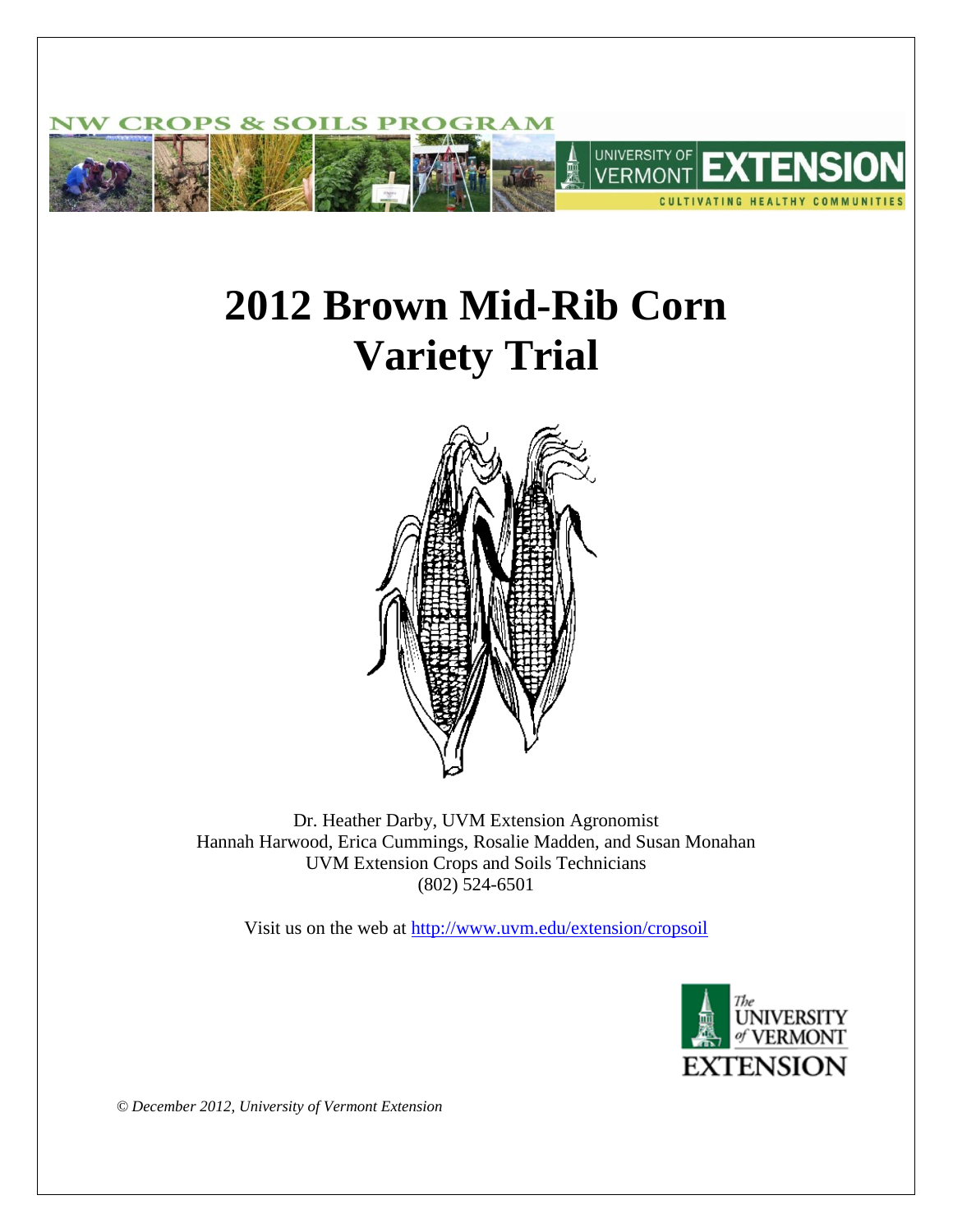#### **2012 Vermont Brown Mid-Rib Corn Variety Trial Heather Darby, University of Vermont Extension [heather.darby\[at\]uvm.edu](mailto:heather.darby@uvm.edu?subject=2012%20BMR%20Corn%20Variety%20Trial)**

Brown mid-rib (BMR) corn has a lower lignin content than other silage corn varieties. The lower lignin content increases the fiber digestibility (NDF digestibility) of the corn silage. Increases in NDF digestibility lead to increased in dry matter intake, milk production, milk protein content, and better body condition. Several studies have reported that for every one percentage point increase in NDF digestibility fed to dairy cattle there will be a 0.50 lb per day increase in milk production. Feeding BMR corn silage is a means to increase NDF digestibility and milk production. Since 2010, the University of Vermont Extension Northwest Crops & Soils program has conducted research trials to evaluate BMR corn silage varieties. In 2012, the trial included 10 varieties from three different seed companies. While the information presented can begin to describe the yield and quality performance of these BMR corn varieties in this region, it is important to note that the data represent results from only one season and one location. Compare other hybrid performance data before making varietal selections.

## **MATERIALS AND METHODS**

A trial was conducted at Borderview Farm in Alburgh, Vermont in 2012 in order to evaluate yield and quality of ten BMR corn varieties (Table 1). The soil was a Benson rocky silt loam, and the area was previously planted to silage corn. The experimental design was a randomized block of 5'x50' plots with four replications. The seedbed was prepared with spring disking and harrowing and finished with a spiketoothed harrow. The corn was planted on 18-May at a rate of 34,000 seeds per acre with a John Deere 1750 four-row corn planter.

| <b>Location</b>              | Borderview Farm – Alburgh, VT                            |
|------------------------------|----------------------------------------------------------|
| Soil type                    | Rocky Benson silt loam                                   |
| <b>Previous crop</b>         | Silage corn                                              |
| <b>Tillage operations</b>    | Spring disk, harrow, spike-toothed harrow                |
| Plot size (ft.)              | 5 x 50                                                   |
| <b>Replicates</b>            | 4                                                        |
| <b>Seeding rate</b>          | 34,000 seeds $ac^{-1}$                                   |
| Row width (in.)              | 30                                                       |
| <b>Planting date</b>         | $18-May$                                                 |
| <b>Starter fertilizer</b>    | 200 lbs $ac^{-1}$ of 10-20-20                            |
| <b>Additional fertilizer</b> | 92 lbs N $ac^{-1}$ of urea (46-0-0) at V-6 stage, 23-Jun |
| <b>Herbicide</b>             | Lumax <sup>®</sup> , 3 pt $ac^{-1}$ ; 31-May             |
| <b>Harvest dates</b>         | 14-Sept and 25-Sept                                      |

|  | Table 1. Agronomic information for the 2012 BMR corn variety trial at Borderview Farm. |  |  |  |  |  |
|--|----------------------------------------------------------------------------------------|--|--|--|--|--|
|  |                                                                                        |  |  |  |  |  |
|  |                                                                                        |  |  |  |  |  |
|  |                                                                                        |  |  |  |  |  |

Treatments were 10 BMR corn hybrids (Table 2). The seed for this trial was donated by three participating seed companies, Mycogen, Pioneer, and Seedway, LLC, whose contact information is listed below. Varieties ranged from 88-113 days in relative maturity (RM). Relative maturity and seed trait information was provided by the seed companies.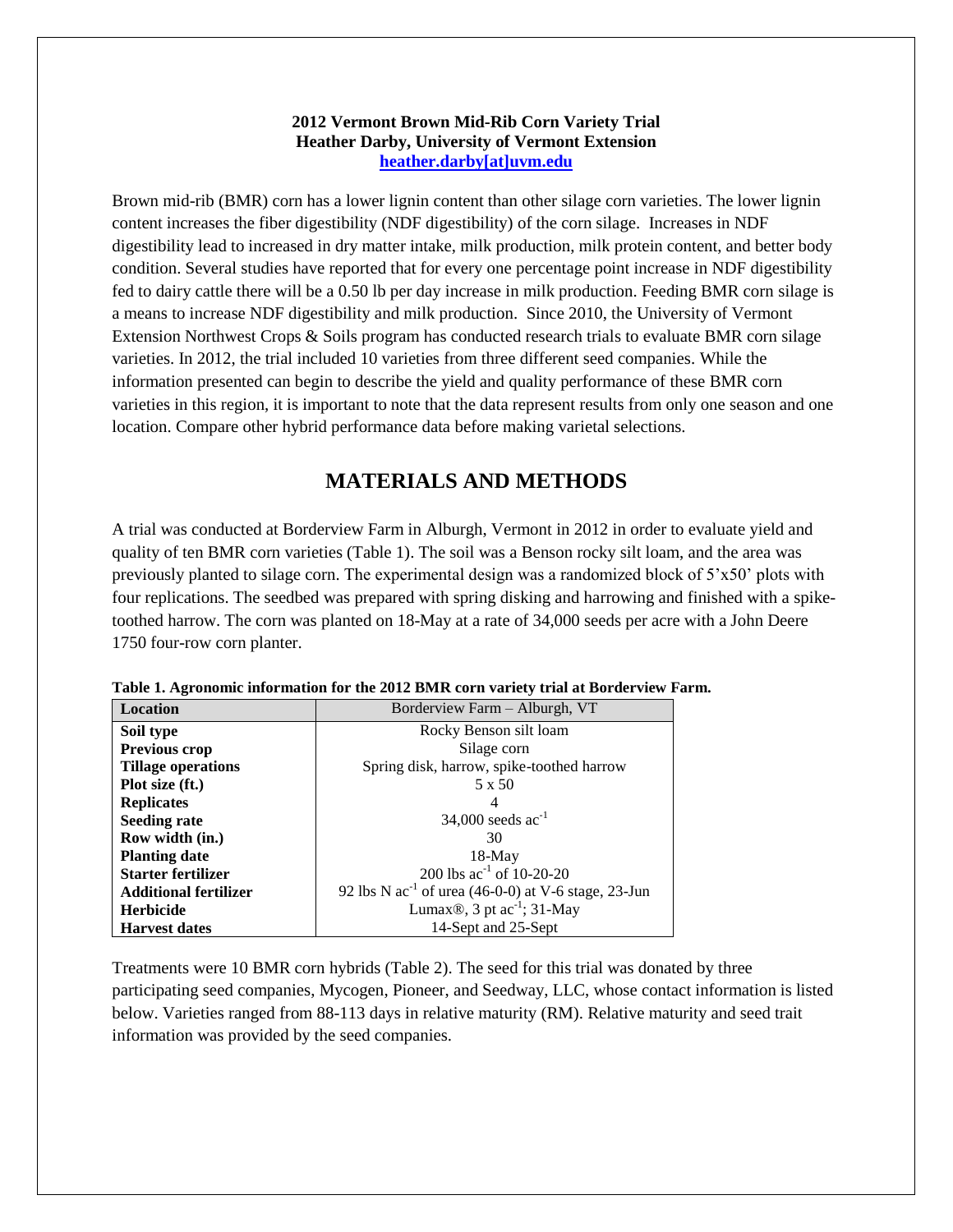| <b>Mycogen</b>         | <b>Pioneer</b>   | <b>Seedway</b>    |
|------------------------|------------------|-------------------|
| Claude Fortin          | Jacob Bourdeau   | Ed Schillawski    |
| District Sales Manager | Bourdeau Bros.   | 3442 Rte. 22A     |
| Highgate, Vermont      | Sheldon, VT      | Shoreham, Vermont |
| $(802)$ 363-2803       | $(802)$ 933-2277 | $(802)$ 897-2281  |

| Table 2. Relative maturities and listed traits of ten BMR varieties. |  |  |
|----------------------------------------------------------------------|--|--|
|----------------------------------------------------------------------|--|--|

| Variety                         | Company | <b>Relative Maturity</b> | <b>Traits</b>     |
|---------------------------------|---------|--------------------------|-------------------|
|                                 |         | (RM)                     |                   |
| F <sub>2</sub> F <sub>298</sub> | Mycogen | 88-90                    | BMR, HXI, LL, RR2 |
| F <sub>2</sub> F <sub>343</sub> | Mycogen | 92                       | BMR, RR2          |
| 3737BMR                         | Seedway | 94                       | <b>BMR</b>        |
| F <sub>2</sub> F <sub>387</sub> | Mycogen | 95                       | BMR, HXT, LL, RR2 |
| F <sub>2F488</sub>              | Mycogen | 98                       | BMR, HXT, LL, RR2 |
| 5555BMR                         | Seedway | 104                      | <b>BMR</b>        |
| F2F569                          | Mycogen | 104                      | BMR, HXT, LL, RR2 |
| F <sub>2F626</sub>              | Mycogen | 108                      | <b>SmartStax</b>  |
| F <sub>2F665</sub>              | Mycogen | 109                      | BMR, HXT, LL, RR2 |
| P1376XR                         | Pioneer | 113                      | BMR, HXX, LL, RR2 |

BMR = Brown mid-rib, a naturally-occurring gene

HXI = Herculex® I Insect Protection, glyphosate (Roundup®, Touchdown®) and glufosinate (Ignite®) herbicide tolerance

HXT = Herculex Xtra®, provides season-long control of a variety of pests, including European corn borer, western bean cutworm, corn rootworm

HXX = Herculex XTRA® (HXX) combines Herculex I and Herculex RW traits to provide consistent, season-long control of corn rootworms, allows protection in-plant and above-and below-ground

LL = Glufosinate-ammonium (LibertyLink®) herbicide tolerance

RR2 = Roundup Ready corn, glyphosate (Roundup®, Touchdown®) herbicide tolerance

SmartStax = Genuity® SmartStax™, provides control of a variety of pests, including European corn borer, western bean cutworm, corn rootworm, provides herbicide flexibility and makes possible a 5% refuge requirement

The corn trial was planted on the 18-May at a rate of 34,000 seeds per acre. A 10-20-20 starter fertilizer was applied at 200 lbs per acre at the time of planting. On 31-May, Syngenta's selective herbicide Lumax® (S-Metolachlor, atrazine, and mesotrione) was applied at a rate of 3 pints per acre. The corn was topdressed with 46-0-0 (urea) at 200 lbs per acre, or 92 lbs of actual N per acre on 23-June. Plots were harvested on 14-Sept and 25-Sept, depending on maturity and moisture levels. Harvesting was performed with a John Deere two-row chopper, and whole-plant silage was collected and weighed in a forage wagon. Chopped silage was then dried and ground with a Wiley laboratory mill. A subsample was retained for forage quality analysis.

Silage quality was analyzed using wet chemistry at Cumberland Valley Analytical Services in Hagerstown, MD. Plot samples were analyzed for crude protein (CP), starch, acid detergent fiber (ADF), and neutral detergent fiber (NDF). Mixtures of true proteins, composed of amino acids, and nonprotein nitrogen make up the CP content of forages. The CP content of forages is determined by measuring the amount of nitrogen and multiplying by 6.25. The bulky characteristics of forage come from fiber. Forage feeding values are negatively associated with fiber since the less digestible portions of plants are contained in the fiber fraction. The detergent fiber analysis system separates forages into two parts: cell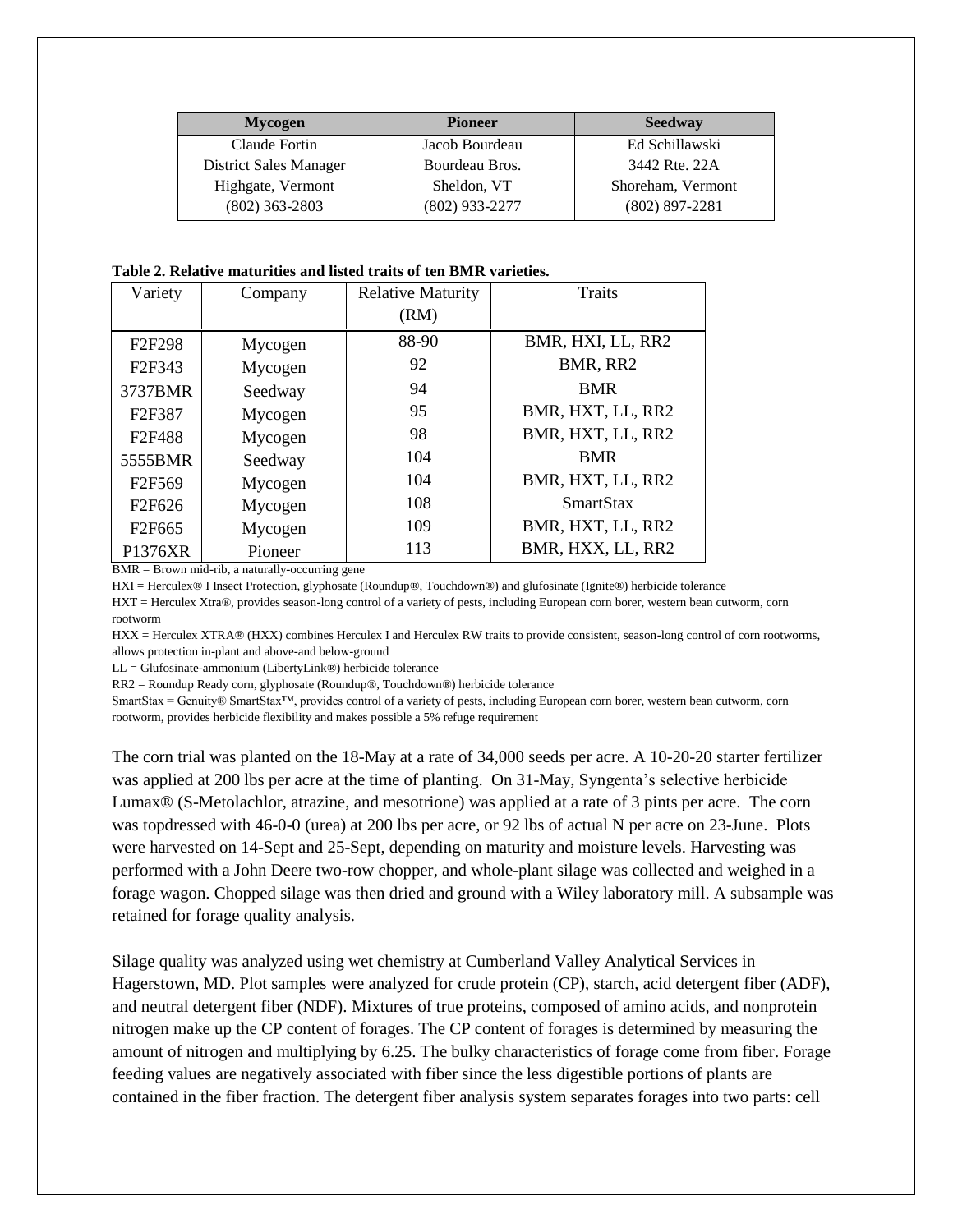contents, which include sugars, starches, proteins, nonprotein nitrogen, fats and other highly digestible compounds; and the less digestible components found in the fiber fraction. The total fiber content of forage is contained in the neutral detergent fiber (NDF). Chemically, this fraction includes cellulose, hemicellulose, and lignin. Because of these chemical components and their association with the bulkiness of feeds, NDF is closely related to feed intake and rumen fill in cows. Recently, forage testing laboratories have begun to evaluate forages for NDF digestibility (dNDF). Evaluation of forages and other feedstuffs for dNDF is being conducted to aid prediction of feed energy content and animal performance. Research has demonstrated that lactating dairy cows will eat more dry matter and produce more milk when fed forages with optimum dNDF. Forages with increased dNDF will result in higher energy values, and perhaps more importantly, increased forage intakes. Forage dNDF can range from 20– 80%, and is typically higher in BMR corn than conventional silage corn.

Net energy for lactation  $(NE_L)$  is calculated based on concentrations of NDF and ADF.  $NE_L$  can be used as a tool to determine the quality of a ration, but should not be considered the sole indicator of the quality of a feed, as NE<sup>L</sup> is affected by the quantity of a cow's dry matter intake, the speed at which her ration is consumed, the contents of the ration, feeding practices, the level of her production, and many other factors. Most labs calculate  $NE<sub>L</sub>$  at an intake of three times maintenance. Starch can also have an effect on  $NE<sub>L</sub>$ , where the greater the starch content, the higher the  $NE<sub>L</sub>$  (measured in Mcal per pound of silage), up to a certain point. High grain corn silage can have average starch values exceeding 40%, although levels greater than 30% are not considered to affect energy content, and might in fact have a negative impact on digestion. Starch levels vary from field to field, depending on growing conditions and variety.

Non-fiber carbohydrate (NFC) and nonstructural carbohydrate (NSC) are also totaled and reported. NFC is comprised of starch, simple sugars, and soluble fiber, and is digested more quickly and efficiently than fiber. NFC provides energy for rumen microbes, once it is fermented by volatile fatty acids. NFC and NSC are sometimes referred to almost interchangeably, but pectin levels are included in NFC and omitted from NSC. In addition, NFC is calculated by difference  $[100 - (\% \text{ NDF} + \% \text{ crude protein} + \% \text{ fat} + \% \text{ m})]$ ash)], whereas NSC is determined through enzymatic methods. NSC should be in the 30-40% range, on a dry matter basis. NFC is generally between 35-40% in a high milk production ration, though levels as high as 42% are acceptable, due to the variability of particle size, frequency of feeding, dry matter intake, and other factors.

The silage performance indices of milk per acre and milk per ton were calculated using a model derived from the spreadsheet entitled, "MILK2000" developed by researchers at the University of Wisconsin. Milk per ton measures the pounds of milk that could be produced from a ton of silage, on a dry matter basis. This value is generated by approximating a balanced ration meeting animal energy, protein, and fiber needs based on silage quality. The value is based on a standard cow weight and level of milk production. Milk per acre is calculated by multiplying the milk per ton value by silage dry matter yield. Therefore milk per ton is an overall indicator of forage quality and milk per acre an indicator of forage yield and quality. Milk per ton and milk per acre calculations provide relative rankings of forage samples, but should not be considered as predictive of actual milk responses in specific situations for the following reasons:

- 1) Equations and calculations are simplified to reduce inputs for ease of use,
- 2) Farm-to-farm differences exist,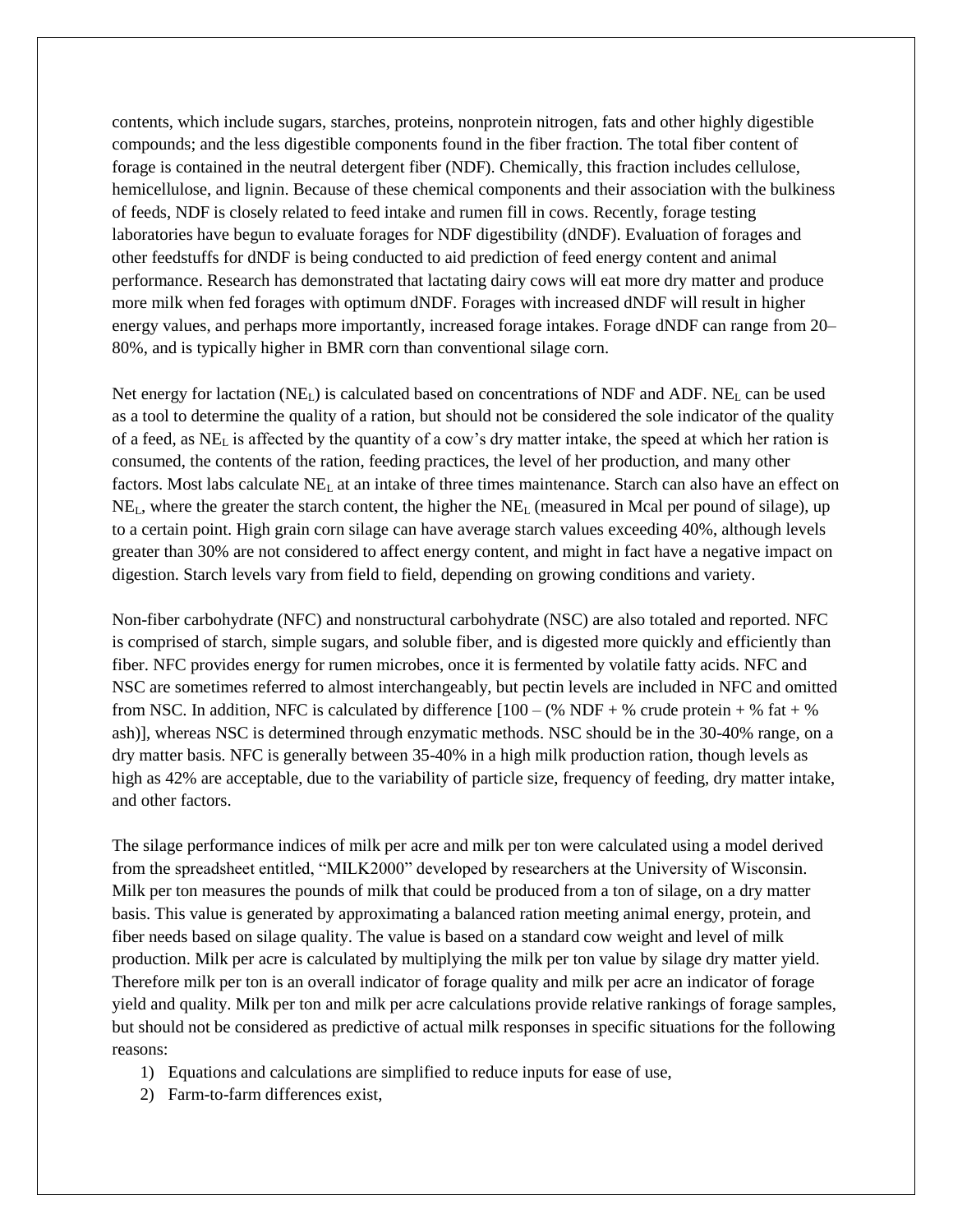3) Genetic, dietary, and environmental differences affecting feed utilization are not considered.

Variations in yield and quality can occur because of variations in genetics, soil, weather, and other growing conditions. Statistical analysis makes it possible to determine whether a difference among treatments is real or whether it might have occurred due to other variations in the field. All data was analyzed using a mixed model analysis where replicates were considered random effects. At the bottom of each table a LSD value is presented for each variable (e.g. yield). Least Significant Differences (LSD's) at the 10% level (0.10) of probability are shown. Where the difference between two treatments within a column is equal to or greater than the LSD value at the bottom of the column, you can be sure in 9 out of 10 chances that there is a real difference between the two values. Treatments that were not significantly lower in performance than the highest value in a particular column are indicated with an asterisk.

In the example below, hybrid A is significantly different from hybrid C but not from hybrid B. The difference between A and B is equal to 1.5, which is less than the LSD value of 2.0. This means that these two hybrids did not differ in yield. The difference between A and C is equal to 3.0, which is greater than the LSD value of 2.0. This means that the yields of these two hybrids were significantly different from one another.

| Hybrid    | Yield  |
|-----------|--------|
| A         | $9.0*$ |
| B         | $7.5*$ |
| C         | 6.0    |
| LSD(0.10) | 2.0    |

#### **RESULTS**

Using data from a Davis Instruments Vantage Pro2 weather station at Borderview Farm in Alburgh, VT, weather data was summarized for the 2012 growing season (Table 3). Though May was warmer and wetter than normal (based on 1981-2010 data), June, July, and August all had less precipitation than average. There were an accumulated 2,545 Growing Degree Days (GDDs) at a base temperature of 50°F. This was 264 more than the historical 30-year average for May-September.

| Table 5. Summarized weather data for $2012 -$ About 2n, y T. |      |        |            |        |           |
|--------------------------------------------------------------|------|--------|------------|--------|-----------|
| Alburgh, VT                                                  | May  | June   | July       | August | September |
| Average temperature $({}^{\circ}F)$                          | 60.5 | 67.0   | 71.4       | 71.1   | 60.8      |
| Departure from normal                                        | 4.1  | 1.2    | 0.8        | 2.3    | 0.2       |
|                                                              |      |        |            |        |           |
| Precipitation (inches)*                                      | 3.9  | 3.2    | 3.8        | 2.9    | 5.4       |
| Departure from normal                                        | 0.5  | $-0.5$ | $-0.4$     | $-1.0$ | 1.7       |
|                                                              |      |        |            |        |           |
| Growing Degree Days (base 50°F)                              | 370  | 504    | 657        | 650    | 364       |
| Departure from normal                                        | 102  | 30     | $\sqrt{7}$ | 69     | 46        |

**Table 3. Summarized weather data for 2012 – Alburgh, VT.**

Based on weather data from an on-site Davis Instruments Vantage Pro2 weather station with a Weatherlink data logger. Historical averages are for 30 years of NOAA data from Burlington, VT (1981-2010).

\* Precipitation data from June-September is based on Northeast Regional Climate Center data from an observation station in Burlington, VT.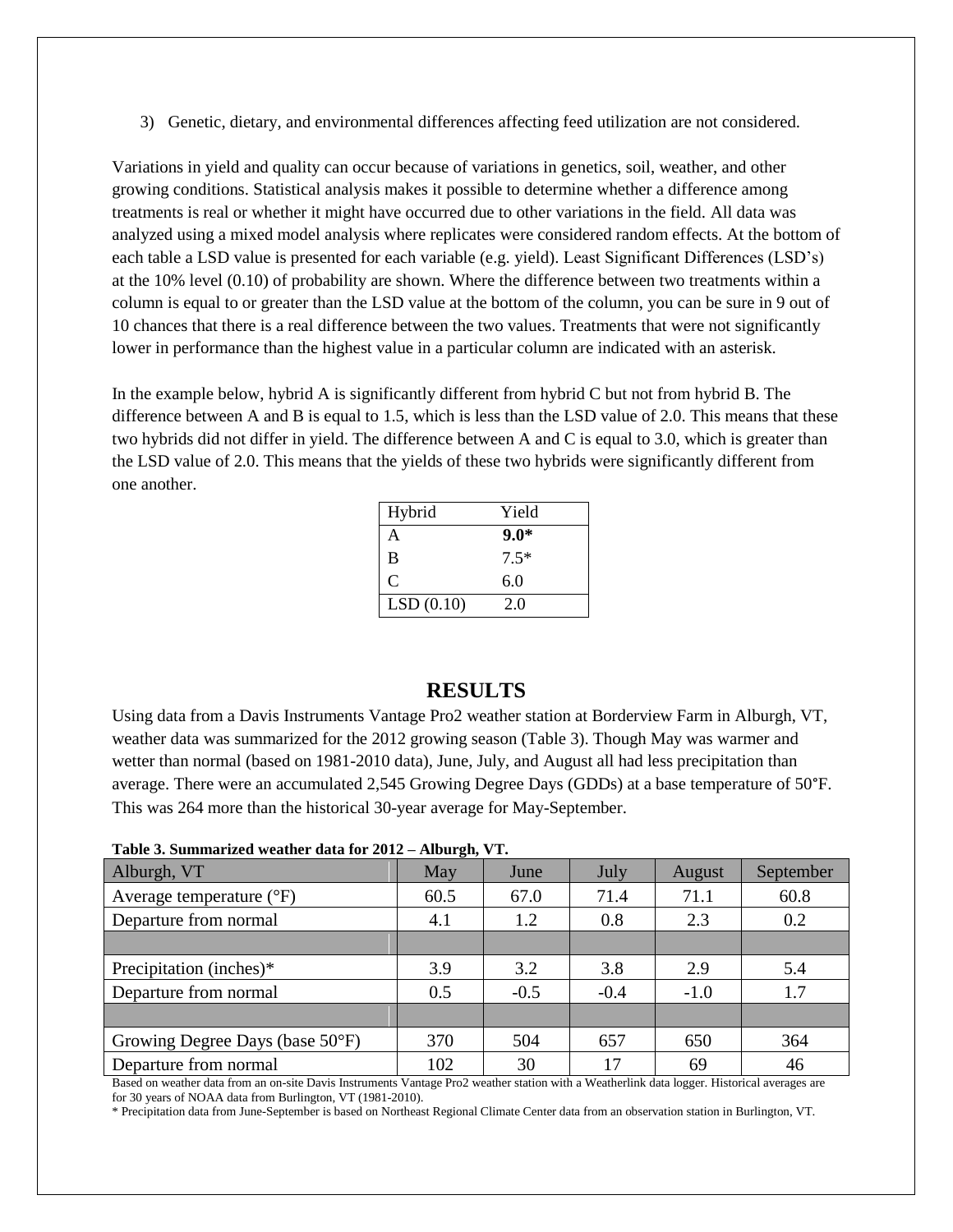Yields were adjusted to 35% dry matter and were statistically different by variety. The highest yielding varieties were Pioneer variety 'P1376XR,' Mycogen's 'F2F665,' 'F2F626,' 'F2F488,' 'F2F569,' and 'F2F343' (Figure 1). The overall trial average yield was 19.8 tons per acre. The corn trial was harvested at an average 40.0% dry matter content (60.0% moisture). Dry summer and early fall conditions resulted in a rapid dry-down of corn silage crops in the area.

| Variety                                                    | <b>RM</b>  | Yield at 35% DM |
|------------------------------------------------------------|------------|-----------------|
|                                                            |            | tons $ac^{-1}$  |
| F <sub>2</sub> F <sub>298</sub>                            | 88-90      | 17.5            |
| F <sub>2F</sub> 343                                        | 92         | $18.7*$         |
| SW3737                                                     | 94         | 12.7            |
| F2F387                                                     | 95         | 17.2            |
| F2F488                                                     | 98         | $24.2*$         |
| F <sub>2F569</sub>                                         | 104        | $20.2*$         |
| SW5555                                                     | 104        | 13.8            |
| F <sub>2F626</sub>                                         | 108        | 24.3*           |
| F <sub>2F665</sub>                                         | 109        | $24.6*$         |
| P1376XR                                                    | 113        | 24.8*           |
|                                                            | LSD(0.10)  | 6.2             |
| Tuestments indicated in hold had the top chaemed newfource | Trial mean | 19.8            |

| Table 4. Population, yield, and dry matter content of ten BMR varieties, Alburgh, VT, 2012. |  |  |  |  |  |
|---------------------------------------------------------------------------------------------|--|--|--|--|--|
|                                                                                             |  |  |  |  |  |
|                                                                                             |  |  |  |  |  |
|                                                                                             |  |  |  |  |  |

Treatments indicated in **bold** had the top observed performance.

\* – Treatments indicated with an asterisk did not perform significantly worse than the top-performing treatment in a particular column.



**Figure 1. Yields of ten BMR corn silage varieties, Alburgh, VT, 2012. Treatments with the same letter did not differ significantly (p=0.10).**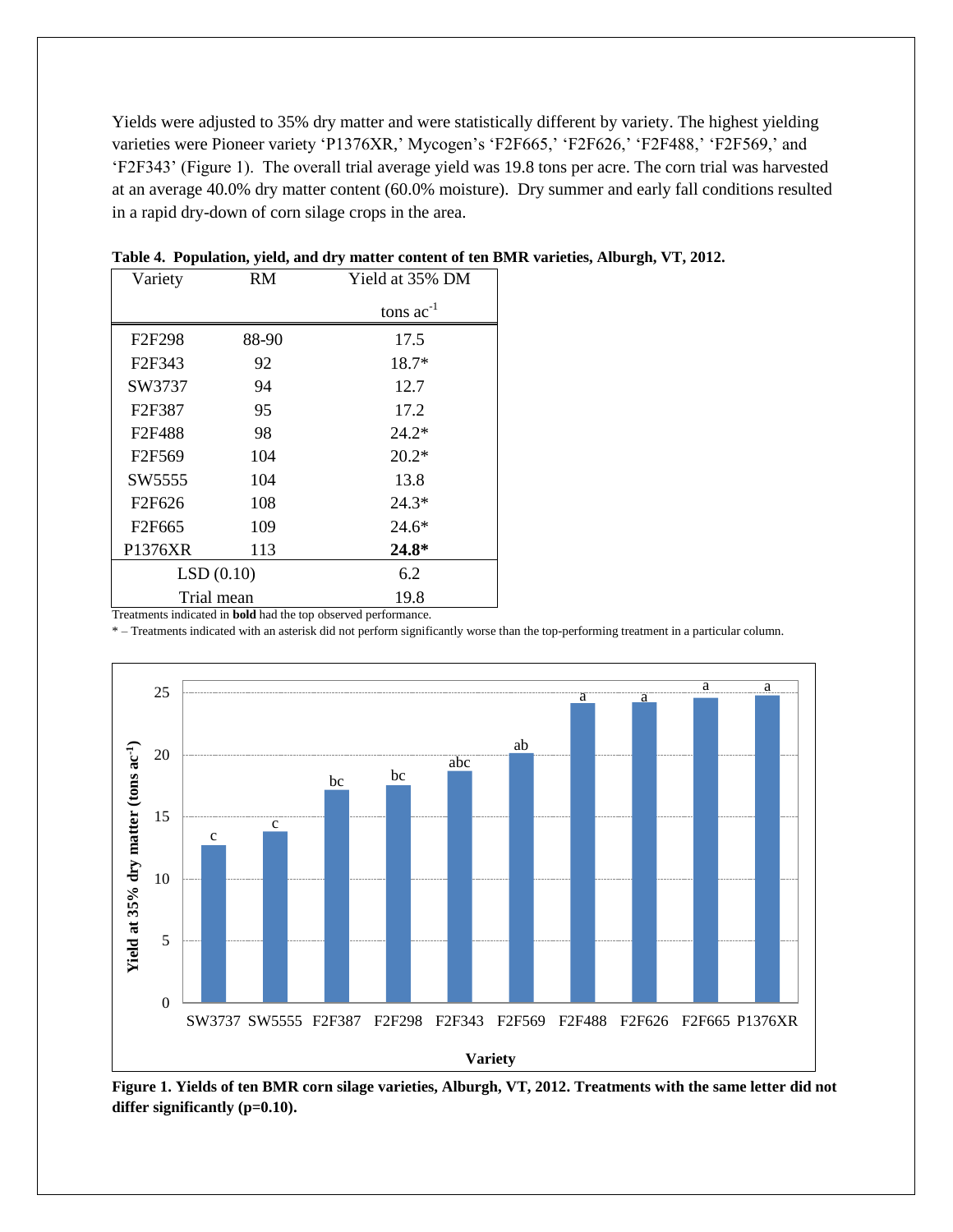The majority of forage quality characteristics analyzed did vary significantly by BMR corn variety (Table 5). There was no significant difference in crude protein (CP) among varieties, and the trial mean was 8.1%. Acid detergent fiber (ADF), a measure of difficult-to-digest fiber content, and neutral detergent fiber (NDF), which is related to dairy cow feed intake, were both lowest in the variety P1376XR (24.3% and 42.8%, respectively), though not statistically lower than four other varieties (F2F343, F2F298, F2F626, and F2F488).

The percentage of NDF that is digestible in 30 hours (dNDF) was highest in the Mycogen varieties F2F387 (71.6%), and F2F488 (73.4%). Starch varied significantly by variety, with the greatest values in P1376XR, F2F626, F2F343, F2F298, F2F665, and F2F488. The content of nonfiber carbohydrates (NFC) and nonstructural carbohydrates (NSC) was greatest in P1376XR, F2F626, F2F343, F2F298, F2F665, and F2F488. Total digestible nutrients (TDN) varied significantly by variety; the greatest TDN content was observed in P1376XR, F2F626, F2F343, F2F298, F2F387, F2F665, and F2F488.

|  |  | Table 5. Forage quality of ten evaluated BMR corn varieties, Alburgh, VT, 2012. |  |  |  |
|--|--|---------------------------------------------------------------------------------|--|--|--|
|  |  |                                                                                 |  |  |  |

| Variety                         | Forage quality characteristics |              |              |                      |               |              |              |              |                   | Milk              |           |
|---------------------------------|--------------------------------|--------------|--------------|----------------------|---------------|--------------|--------------|--------------|-------------------|-------------------|-----------|
|                                 | CP                             | <b>ADF</b>   | <b>NDF</b>   | dNDF                 | <b>Starch</b> | <b>NFC</b>   | <b>NSC</b>   | <b>TDN</b>   | NE <sub>L</sub>   | $\text{ton}^{-1}$ | $ac^{-1}$ |
|                                 | $%$ of<br>DM                   | $%$ of<br>DM | $%$ of<br>DM | $%$ of<br><b>NDF</b> | $%$ of<br>DM  | $%$ of<br>DM | $%$ of<br>DM | $%$ of<br>DM | Mcal<br>$1b^{-1}$ | <b>lbs</b>        | lbs       |
| F2F298                          | 8.1                            | $25.5*$      | $45.1*$      | 69.6                 | $29.2*$       | 42.8*        | $30.4*$      | 71.9*        | 0.75              | 3237*             | 19859     |
| F <sub>2F</sub> 343             | 8.5                            | $25.0*$      | $44.6*$      | 70.1                 | 29.8*         | 42.8*        | $30.8*$      | $72.2*$      | 0.75              | 3245*             | 21155*    |
| SW3737                          | 8.0                            | 29.4         | 51.8         | 68.6                 | 22.1          | 35.2         | 23.7         | 69.0         | 0.72              | 3004              | 13361     |
| F <sub>2</sub> F <sub>387</sub> | 7.7                            | 28.9         | 50.9         | $73.4*$              | 23.7          | 37.8         | 25.0         | $70.5*$      | 0.73              | 3296*             | 19740     |
| F2F488                          | 8.3                            | $26.5*$      | $46.8*$      | $71.6*$              | $25.7*$       | $40.7*$      | $27.5*$      | $71.6*$      | 0.75              | 3250*             | 27907*    |
| F2F569                          | 8.1                            | 28.7         | 50.8         | 70.2                 | 22.7          | 36.6         | 24.3         | 69.7         | 0.73              | 3139*             | 22185*    |
| SW5555                          | 8.0                            | 28.8         | 51.2         | 66.4                 | 23.0          | 35.1         | 24.4         | 68.8         | 0.71              | 2851              | 13907     |
| F <sub>2F626</sub>              | 7.4                            | $26.5*$      | $46.5*$      | 67.3                 | $30.3*$       | $41.7*$      | $31.2*$      | $72.1*$      | 0.75              | 3091              | 26242*    |
| F <sub>2F665</sub>              | 7.8                            | 27.4         | 48.4         | 67.3                 | $27.9*$       | $40.0*$      | 28.9*        | $71.3*$      | 0.74              | 3085              | 26612*    |
| P1376XR                         | 9.0                            | $24.3*$      | 42.8*        | 66.7                 | $30.6*$       | 43.8*        | $32.3*$      | $72.4*$      | 0.76              | $3125*$           | 27081*    |
| LSD(0.10)                       | <b>NS</b>                      | 2.9          | 4.9          | 3.0                  | 5.5           | 5.2          | 5.3          | 2.4          | <b>NS</b>         | 183               | 7391      |
| Trial mean                      | 8.1                            | 27.1         | 47.9         | 69.1                 | 26.5          | 39.6         | 27.8         | 70.9         | 0.74              | 3132              | 21805     |

Treatments indicated in **bold** had the top observed performance.

\* – Treatments indicated with an asterisk did not perform significantly worse than the top-performing treatment in a particular column.

NS – No significant difference was determined between treatments.

The amount of milk per ton of feed was calculated to be highest in F2F387 (3296 lbs per ton), though this was not statistically higher than the values for P1376XR, F2F488, F2F343, F2F298, or F2F569 (Figure 2). Milk per acre, an indicator of both yield and quality, was highest in the variety F2F488 (27907 lbs per acre). This was not statistically greater than the values for P1376XR, F2F665, F2F626, F2F569, or F2F343. Figure 2 displays the relationship between milk per ton and milk per acre, and includes dotted lines to represent the trial averages. Varieties that fall above or to the right of the lines performed better than the trial average, and varieties in the upper right quadrant of the figure were above-average in both milk per ton and milk per acre.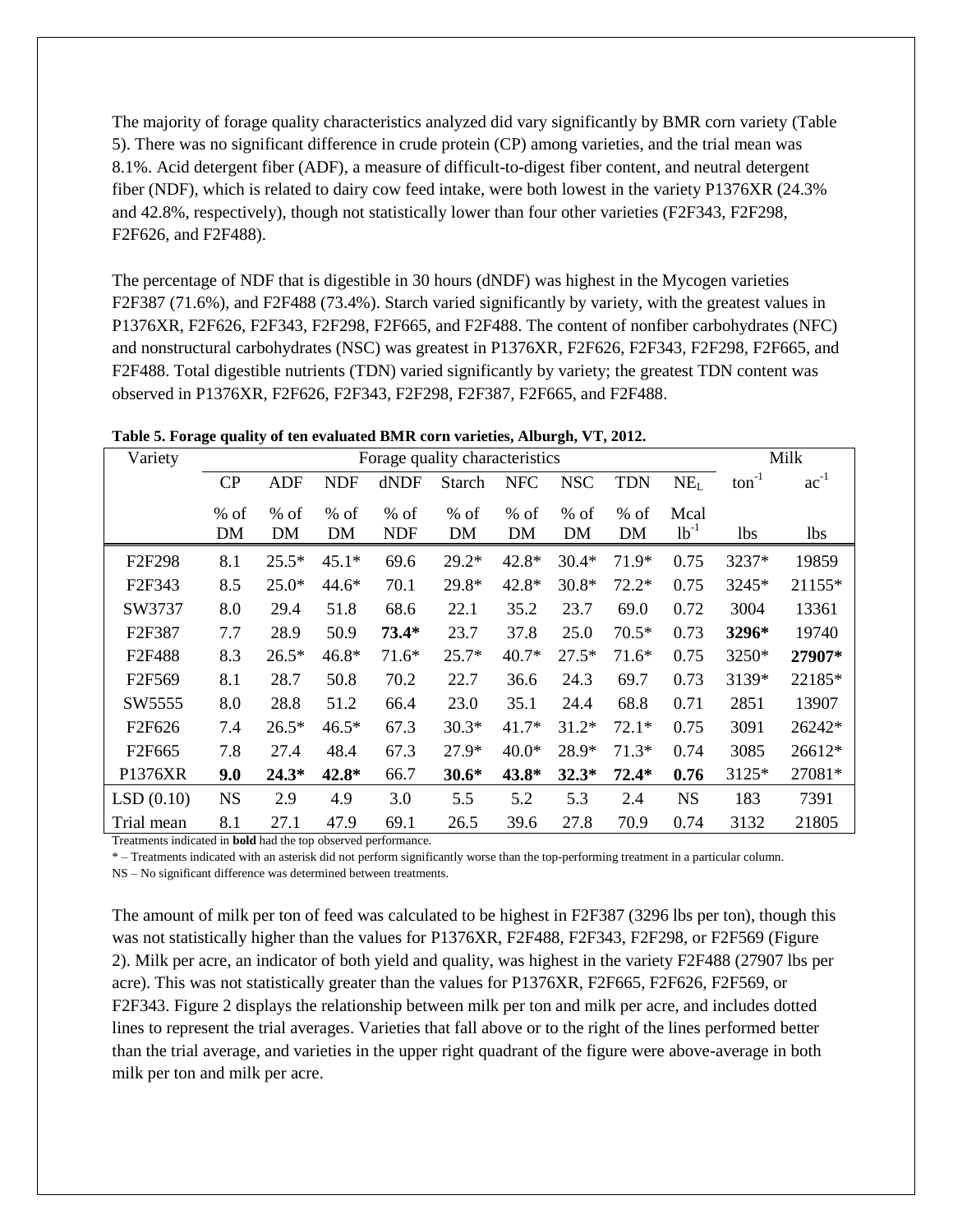

**Figure 2. Milk production of ten BMR corn silage varieties, Alburgh, VT, 2012, showing relationship between milk per ton and milk per acre. Dotted lines represent the mean milk per ton and milk per acre for the location.**

#### **DISCUSSION**

The average yield for this BMR corn trial was 19.8 tons per acre at 35% dry matter content. This is higher than the trial average in 2011 (18.6 tons per acre) and above average in general, perhaps due to the favorable growing conditions of the season. Though a drought hit Vermont in mid-summer, the growing season overall was favorable for corn silage. While BMR corn can have a yield drag when compared to conventional silage corn varieties in a given year, its higher NDF digestibility (dNDF) often makes it a viable choice for growers looking to maximize milk production. The 2012 trial average for dNDF, 69.1% of NDF, is on the high end for typical corn silage.

Though crude protein did not vary significantly by variety, all other corn quality indicators differed significantly by variety. Milk per ton was highest in the variety F2F387, though not statistically higher than the milk per ton value of F2F488, P1376XR, F2F343, F2F298, and F2F569. Milk per acre, which takes yield into consideration, is a more reliable indicator of milk production for a variety, and was highest in F2F488, P1376XR, F2F665, F2F626, F2F569, and F2F343. This is not surprising, as all of these varieties were also among the top-performers for yield.